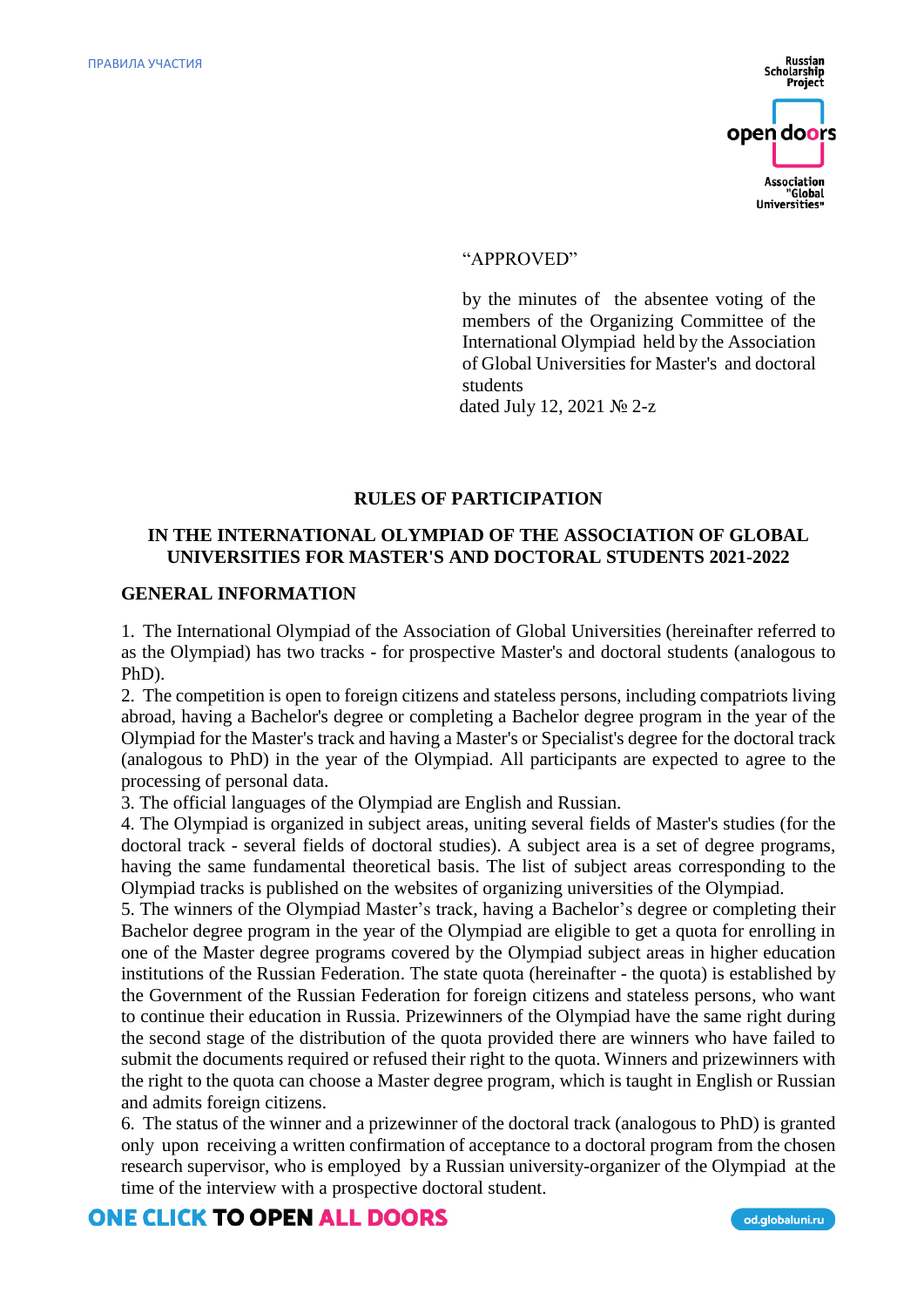

7. Winners of the doctoral track, having a Master's or Specialist's degree or completing their Master or Specialist degree programs in the year of the Olympiad are eligible to get a quota for enrolling in one of the doctoral degree programs covered by the Olympiad subject areas in higher education institutions of the Russian Federation. Prizewinners of the Olympiad have the same right during the second stage of the distribution of the quota provided there are winners who have failed to submit the documents required or refused their right to the quota. Winners and prizewinners having the right to the quota can choose a doctoral degree program, which is taught in English or Russian and admits foreign citizens.

8. The level of proficiency in Russian is determined by the chosen university when admitting the winner or a prizewinner of the Olympiad to a degree program. If it is necessary to improve the level of Russian language proficiency, the winners and prizewinners of the Olympiad have the right to study at the preparatory faculty. The preparatory faculty offers programs, which prepare students for their further studies in Russia. The preparatory program is funded from the federal budget and guarantees enrolment in a degree program taught in Russian provided the level of Russian language proficiency is deemed adequate at the end of the preparatory program.

9. The Olympiad is organized online, using a special electronic platform. This form of the competition implies establishing the participant's identity as well as checking the independence of his/her academic performance.

10. The Olympiad is held in two rounds for the Master's track and in three rounds for the doctoral track (analogous to PhD). The first round is a competition of portfolios, and the second round is a problem-solving challenge. The third round of the Olympiad involves the selection of a prospective research supervisor for the chosen doctoral program (analogous to PhD) and an interview with him/her.

11. There is no participation fee.

12. All official information related to the organization of the Olympiad (documents regulating the organization of the Olympiad, demonstration materials, schedules, the results of the Olympiad, etc.) is posted on the Olympiad website at http: // od .globaluni.ru (hereinafter - the Olympiad website) in Russian and English.

13. The Olympiad Project Office clarifies all questions pertaining to the organization of the Olympiad that may arise. All contact information is available on the Olympiad website in Russian and English.

## **REGISTRATION**

14. Participants are requested to register online using the Olympiad registration system from **September 15 to December 10, 2021**. To register participants should click the "PARTICIPATE" button on the Olympiad website (http: //www.od.globaluni.ru). After the registration, participants get access to their Olympiad account.

15. By registering, participants give their consent to the processing of personal data in accordance with the legislation of the Russian Federation.

16. During the registration, each participant provides his/her personal data, login (which is the same as the participant's email address) and a password. After the registration, participants are automatically subscribed to all notifications of the Olympiad schedules and procedures.

17. After the registration, participants get access to the information about the structure of the portfolio, the criteria for its assessment as well as to the demo versions of the second round tasks.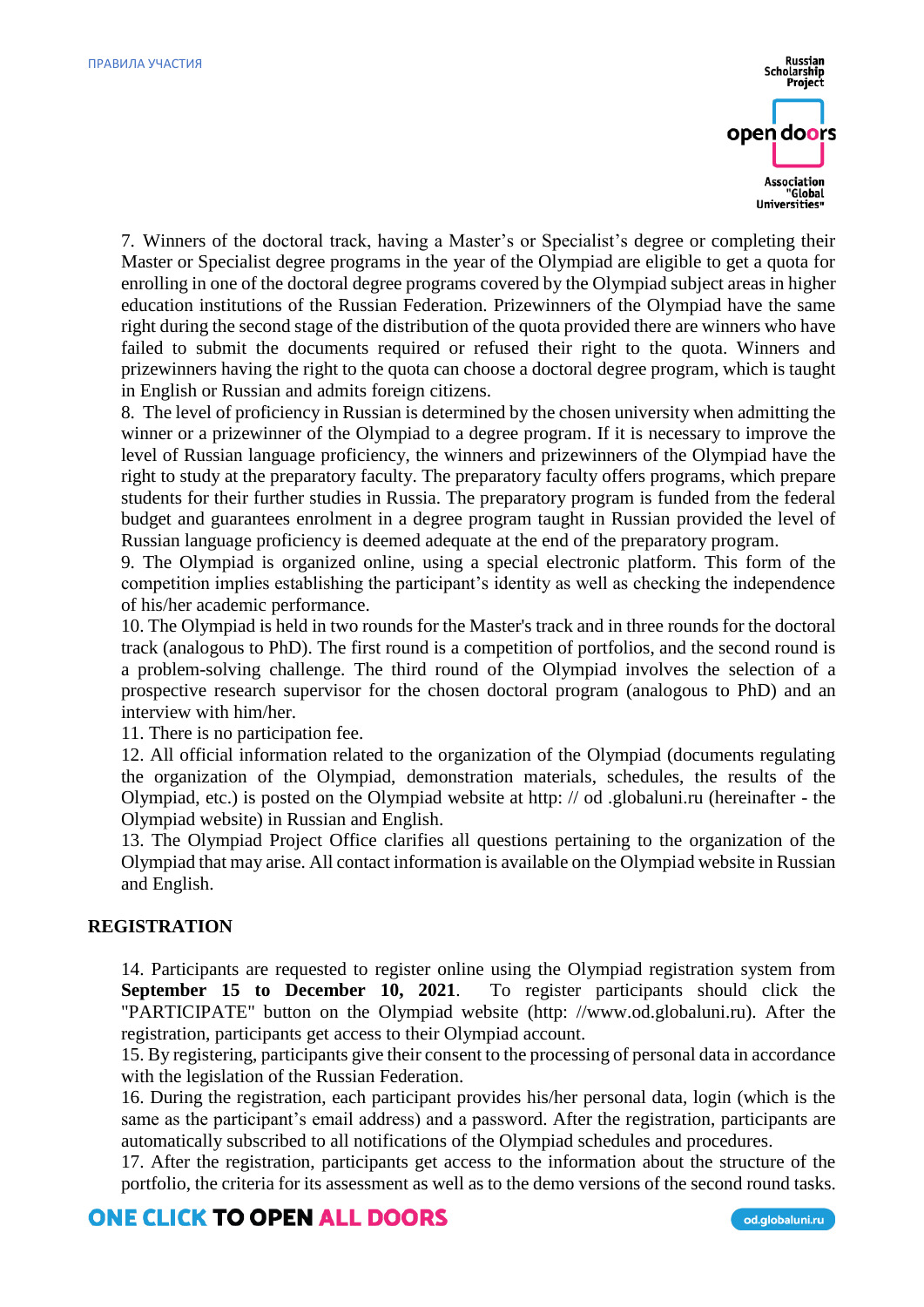

### **PARTICIPATION IN THE FIRST ROUND**

18. The first round will be held online from **September 15 to December 10, 2021**.

19. During the first round, all registered participants are expected to log in to the Olympiad electronic system using the link on the Olympiad website from any computer having access to the Internet information and telecommunications network (hereinafter referred to as the Internet). Participants should build their portfolio (fill in the necessary data and upload the requested documents) in their accounts in accordance with the requirements for the portfolio structure described on the website of the Olympiad. All supporting documents must be submitted in either one of the official languages of the Olympiad (Russian or English) or their translations must be provided in one of the languages of the Olympiad. All text fields are filled out in one of the languages of the Olympiad. Participants can take part in the first qualifying round at any time convenient for them during the period specified by the Olympiad schedule.

20. Portfolios are evaluated by members of the Jury of the chosen subject area. The score for the portfolio is sent to the participant's account. Appeals are not allowed.

21. According to the results of the portfolio competition, a ranking list of participants of the first round is compiled for each subject area. No more than 45% of the actual number of participants in the first qualifying round for each subject area will be invited to take the part in the second round of the Olympiad.

22. The list of participants of the second round will be available on the Olympiad website **no later than three calendar days prior** to the date of the second round for each subject area. All participants will receive a notification about passing/failing the first round.

### **PARTICIPATION IN THE SECOND ROUND**

23. The second round of the Olympiad is organised in a proctored form and is held from **January 10 to January 28, 2022** in accordance with the schedule of the Olympiad.

24. The schedule of the second round for each subject area, indicating the time for completing all tasks, is available on the website of the Olympiad and in the participant's personal account **no later than 7 (seven) days** before the date of the proctored round. Participants are given 24 hours (from 00.00 to 23.59 hours Moscow time) to complete the tasks of the final round. This time period is divided into several time slots corresponding to time zones. Each subject area has its own date of the second round.

25. General and technical requirements, the procedure, the timing of the second round and the breakdown by time slots are available on the "Second Round" page on the Olympiad website.

26. To take part in the second round, participants are requested to fill out their registration form in MY ACCOUNT and provide the following information: all passport details, a valid photo or a scanned copy of the passport of good quality and resolution for establishing the participant's identity. Participants who are invited to take part in the second round but who have failed to provide the required information within the established time cannot take part in the second round. 27. After providing the required information on the "Second Round" page of the Olympiad website, all participants will be sent the Technical Regulations for the second round.

28. At the scheduled time, participants of the second round are to enter the Olympiad electronic system using the link on the Olympiad website. Participants should log in using their username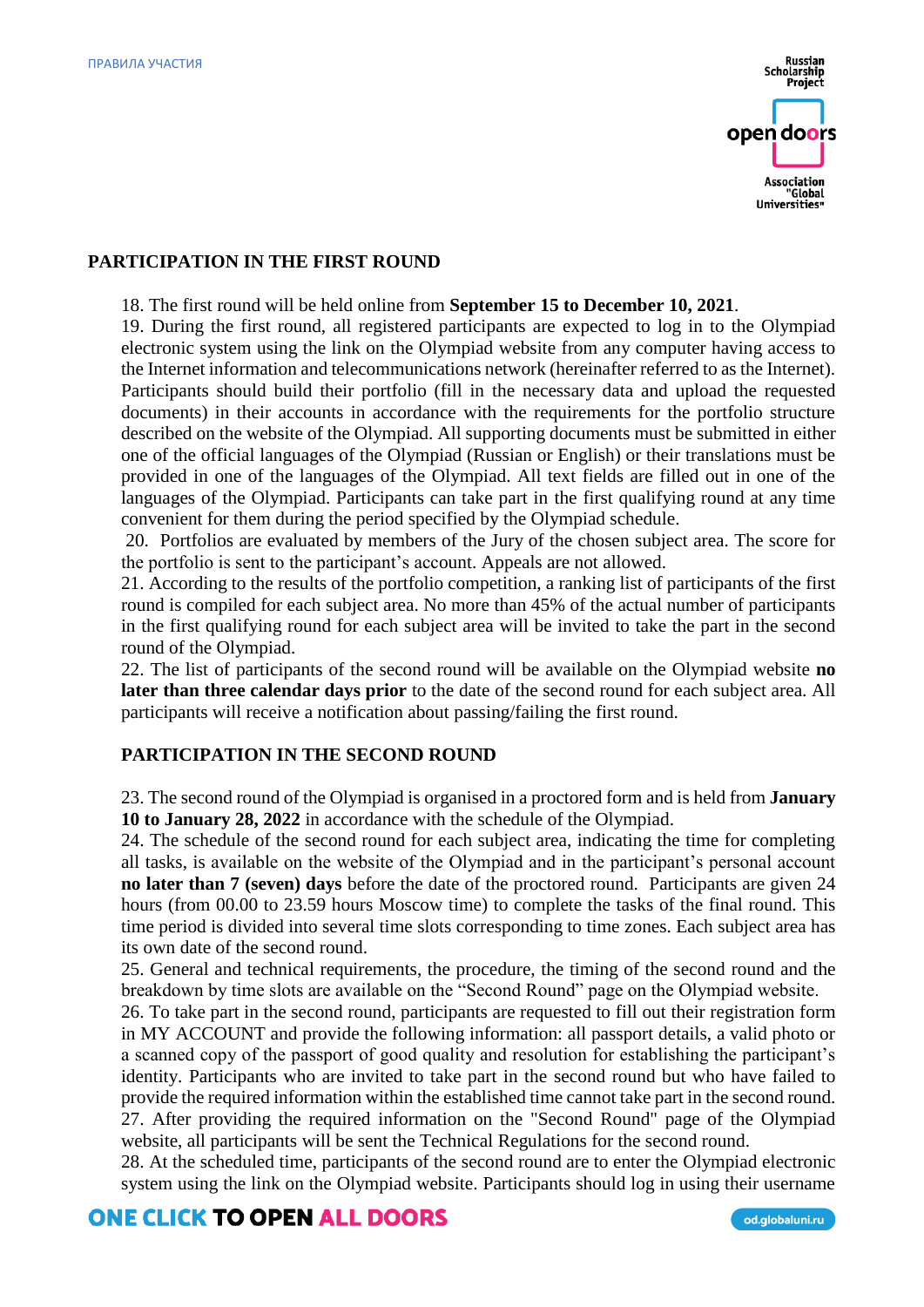

and password. After that, they should complete the identification procedure: they are to look straight into the webcam of their computer or a laptop for one minute and keep their ID, a valid photo or a scanned copy of which they have previously uploaded to their personal account next to their face.

29. After the identification procedure, each participant gets access to his/her personal account with a list of tasks to be completed. There is a fixed number of points for completing each task. The time for completing the tasks is limited. After the time has run out, the system will automatically terminate the access to the tasks. Only the answers that had been sent before the time ran out are considered correct. After the completion of all tasks, participants should click the "Finish" button to terminate the session. Participants can independently determine the order of completing the tasks and can edit their answers before the time of the round is over or before they click "Finish". Continuous recording of the desktop of the computer and a video recording from the webcam are done in accordance with the Technical Regulations for the second round.

30. After the participant has completed the Olympiad tasks, he/she receives a confirmation that the answers have been uploaded to the electronic system of the Olympiad.

31. In the event of a technical malfunction of the participant's computer or a technical malfunction of the Olympiad electronic system, participants should promptly notify the organizers by e-mail (opendoors@globaluni.ru) or by sending a notification using the Olympiad electronic platform.

32. The second round of the Olympiad includes two types of assignments:

closed-ended questions, i.e. questions with options to choose from. The participant is given a certain number of points provided he/she gives the answer that is an absolute match with the answer key;

open-ended questions, i.e. questions in which answers are not suggested, or questions presuppose a more detailed answer, the correctness of which is evaluated by the Jury of the subject area.

## **APPEAL PROCEDURE**

33. In case of disagreement with the results of the assessment of the completed tasks, participants of the second stage have the right to appeal within **2 days** after the publication of the results. The appeal shall be filed online from the participant's personal account and will be considered within **5 days after submission**.

34. The appeal must contain a clear description of the subject of appeal (specific question, task, section of the completed Olympiad assignments) and a reasoned justification of the participant's disagreement with the points received, indicating the criterion that, in the participant's opinion, does not correspond to the assessment and the number of points received. When arguing against the points given, the participant should appeal only to his\her completed assignments.

Assessment criteria for the corresponding subject areas are available on the Olympiad website.

# **ONE CLICK TO OPEN ALL DOORS**

od.globaluni.ru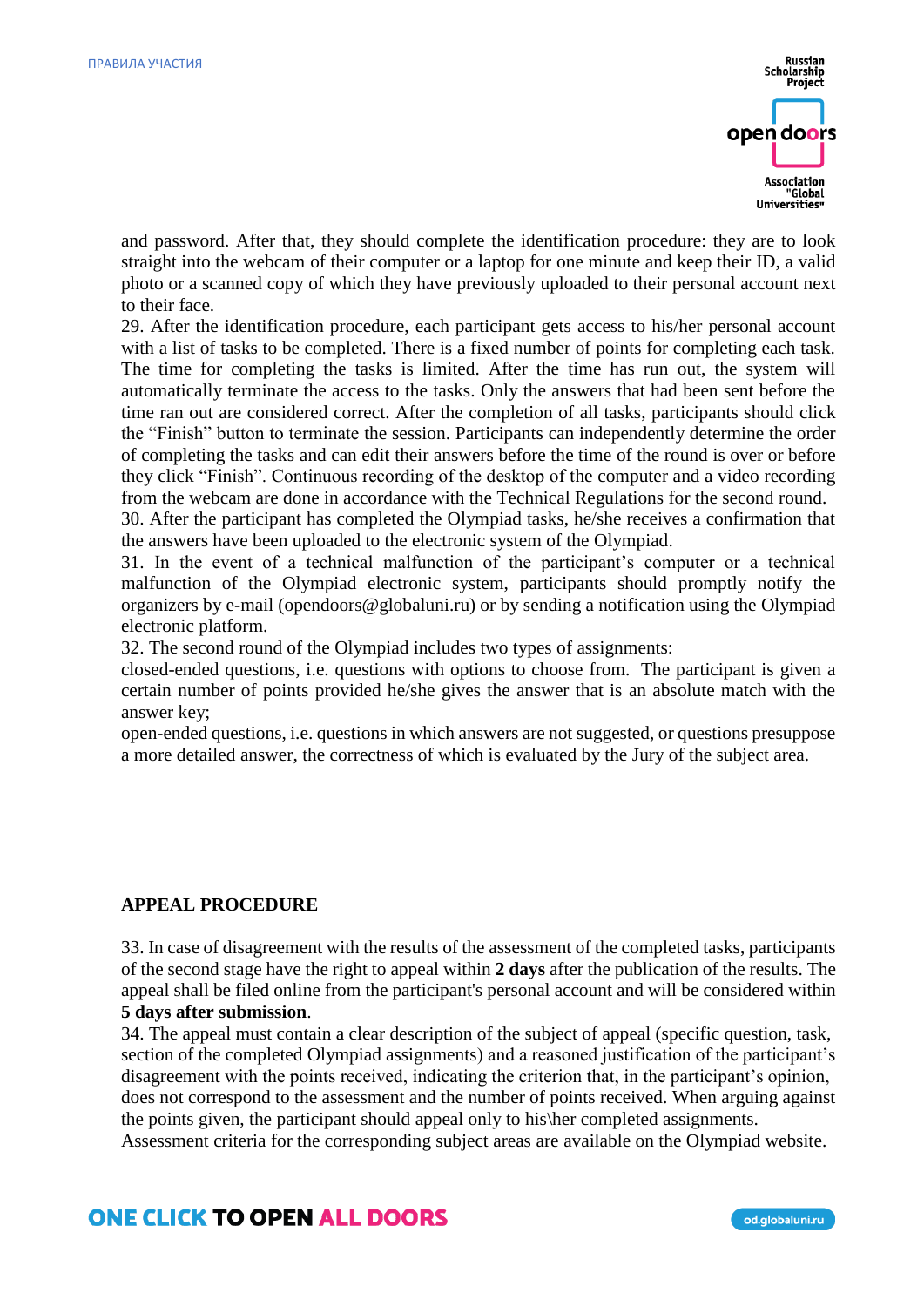

35. Appeals against the content, structure and assessment of the completed Olympiad tasks, as well as sanctions imposed on participants of the Olympiad for breaching the rules of participation, are not accepted. There is no appeal on essay reviews.

36. Based on the results of the appeal, the number of points can be left unchanged, increased, or lowered. The reasons for rejecting the appeal or increasing/ decreasing the number of points will be explained to the participant. The result of the appeal is displayed in the participant's personal account on the Olympiad website. The participant will be also notified of the decision by e-mail. 37. The decision on changing or not changing the participant's number of points for completing the Olympiad second round following the results of the appeal is final. There is no re-appeal.

38. Upon considering the appeals and approving the results of the second round, the final assessment of the participants is done. The total score includes the points of the first and the second rounds. The total score is published on the Olympiad website on the "Olympiad Results" page.

39. For participants of the doctoral track (analogous to PhD), a separate ranking in descending order is compiled.

40. The list of participants of the doctoral track (analogous to PhD), invited to take part in the third round, is published on the Olympiad website **not later than 3 (three) calendar days** before the date of the third round for each subject area. In addition, the information about passing/failing to proceed to the third round is available in the personal accounts of participants.

## **PARTICIPATION IN THE THIRD ROUND**

41. The third round of the Olympiad is held from **February 28 to March 18, 2022** in the form of online interviews with potential research supervisors in accordance with the Olympiad schedule.

42. Using the Olympiad electronic platform participants of the third round of the doctoral track (analogous to PhD) can choose up to three potential research supervisors.

43. The schedule of interviews with each of the selected potential research supervisors is published on the Olympiad website and in the personal account of participants **not later than 7 days before** the date of the interview.

44. Participants of the third round should log in to the Olympiad electronic system within the time indicated in the schedule. After logging in participants should complete the identification procedure.

45. After the identification procedure, participants will have an online interview with a potential research supervisor. All interviews are recorded.

46. In the event of a technical malfunction of the participant's computer or a technical malfunction of the Olympiad electronic system, participants should promptly contact the Organizing Committee (opendoors@globaluni.ru) by e-mail within 24 hours or send an e-mail using the Olympiad electronic system.

47. A potential research supervisor can agree or disagree to supervise a prospective doctoral student (analogous to PhD).

48. Participants can choose a supervisor from the academics who have confirmed their readiness to advise on the participant's research. In case of refusal of all potential supervisors, the participant can no longer be considered a winner. There is no appeal on the results of online interviews with potential research supervisors.